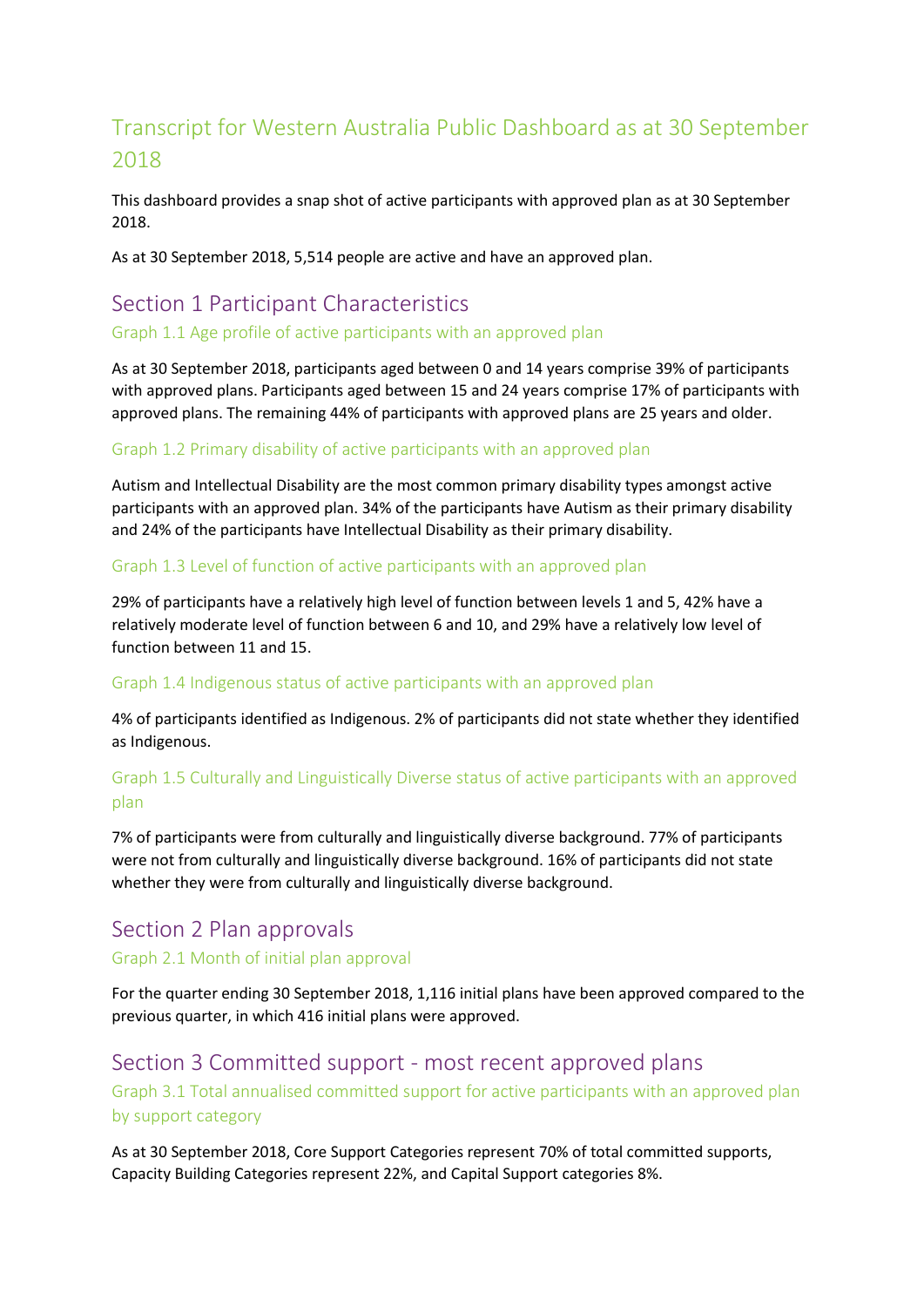# Graph 3.2 Total annualised committed support for active participants with an approved plan by primary disability

Participants with Intellectual Disability and Autism receive the highest proportion of total annualised committed support amongst all active participants with an approved plan. Participants with Intellectual Disability receive 40% of the total committed supports, while participants with Autism received 19% of the total committed supports.

# Graph 3.3 Total annualised committed support for active participants with an approved plan by age group

The 0 to 14, 15 to 24, and 25+ age groups represent 15%, 15% and 71% respectively of total committed supports.

### Graph 3.4 Total annualised committed support for active participants with an approved plan by level of function

Participants with level of function between 11 and 15 have relatively lower function or a higher level of disability, and they receive 57% of total committed supports. Participants with level of function between 6 and 10 have a relatively moderate level of function or disability, and they receive 31%. Participants with a level of function between 1 and 5 have relatively high level of function or a low level of disability, and they receive 12% of total committed supports.

# Section 4. Annualised committed support - most recent approved

### plans

# Graph 4.1 Distribution of active participants with an approved plan by annualised committed support band

As at 30 September 2018, 18% of active participants with approved plans have annualised committed supports in the range \$10,001-\$15,000, 14% in the range \$5,001-\$10,000, and 14% in the range \$5,001-\$10,000.

### Graph 4.2 Average annualised committed support for active participants with an approved plan by primary disability

Participants with a primary disability of Acquired Brain Injury receive the highest amount of average annualised committed support, and participants with a primary disability of Spinal Cord Injury receive the second highest amount of average annualised committed support.

### Graph 4.3 Average annualised committed support for active participants with an approved plan by age group

Participants in the 65 plus years age group receive the highest amount of average annualised committed support, and the 25 to 34 years age group receive the second highest amount of average annualised committed support.

### Graph 4.4 Average annualised committed support for active participants with an approved plan by level of function

The average annualised committed support for participants with relatively high functional capacity (corresponding to a level of function between 1 and 5) is \$23,904, whereas the average annualised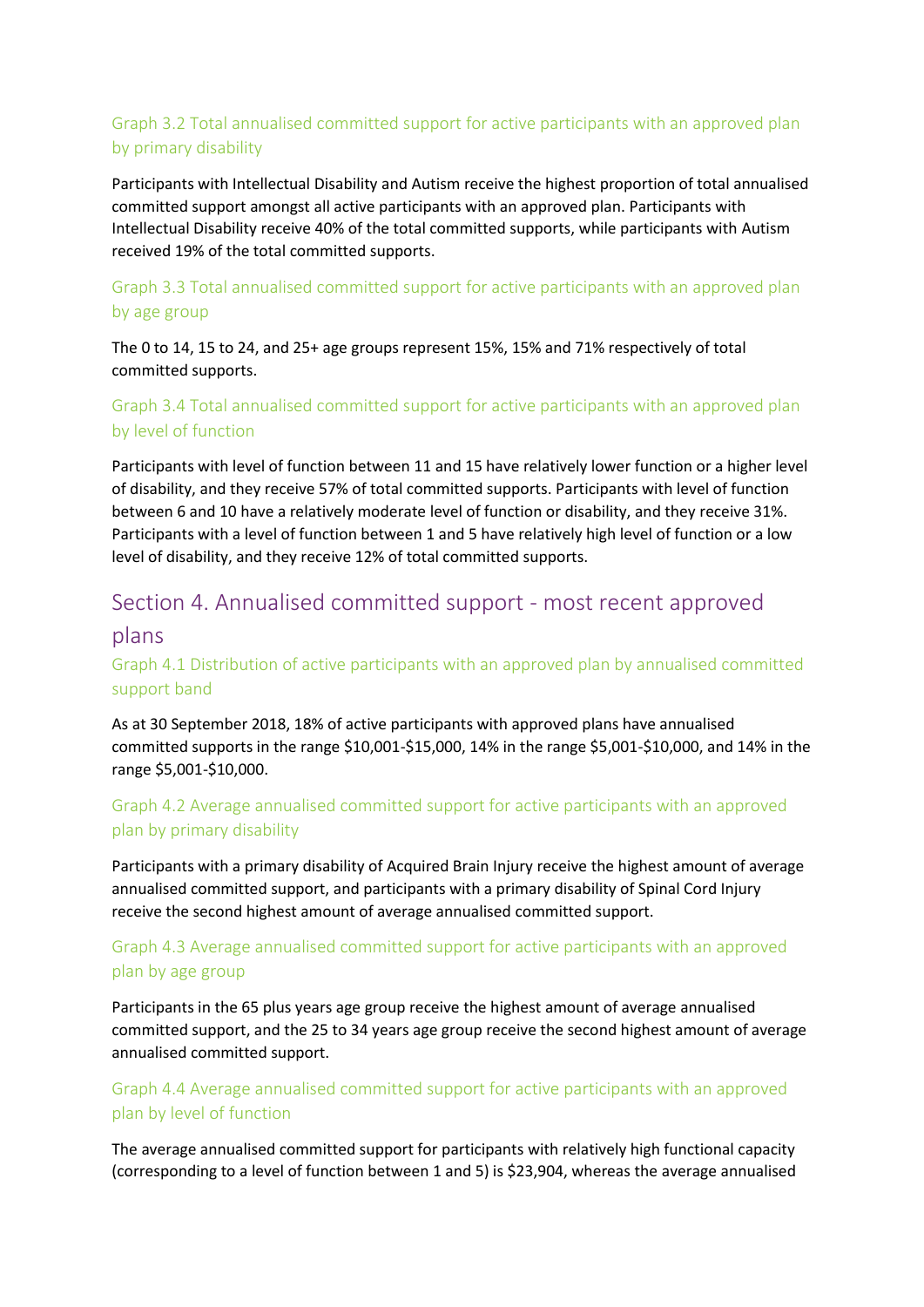committed support for participants with relatively low functional capacity (corresponding to a level of function between 11 and 15) is \$109,667.

# Section 5. Providers

Graph 5.1 Registered providers by entity type

As at 30 September 2018, there are 1,053 registered providers, 207 are Sole Traders and 846 are Organisations.

#### Table 5.2 Registered providers by registration group

The most common registration groups are Assist Prod-Pers Care/Safety (311 providers registered), followed by Therapeutic Supports (252 providers registered) and Personal Mobility Equipment (233 providers registered).

# Section 6. Participants and carers outcomes and support packages by participant age group

Participants and carers outcome indicators reported are from baseline outcomes data collected on participants when they receive their initial plan. Outcomes data was collected using the Short Form Outcomes Framework (SFOF) questionnaires. Participants with an initial plan approved during the period between 1 July 2016 and 30 September 2018 are included.

#### Participant age group: birth to before starting school

Description of key participant outcome domains:

Outcome statements for children aged 0-6 years (or school entry):

1. Children gain functional, developmental and coping skills that are appropriate to their ability and circumstances / specialist services

- 2. Children show evidence of self-determination in their everyday lives
- 3. Children participate meaningfully in family life
- 4. Children participate meaningfully in community life

### Graph 6.1 Selected participant outcome indicators from participants aged between birth and before starting school

For participants age 0 to before starting school: 63% of parents or carers have concerns in 6 or more areas; 71% say their child is able to tell them what he or she wants; 56% of children can make friends outside family; 44% of children participate in age appropriate community, cultural or religious activities; and 67% of children are welcomed or actively included.

Description of key carer outcome domains:

Outcome statements for families / carers of children with disability aged 0-6 years:

- 1. Families know their rights and advocate effectively for their children
- 2. Families feel supported
- 3. Families are able to gain access to desired services, programs, and activities in their community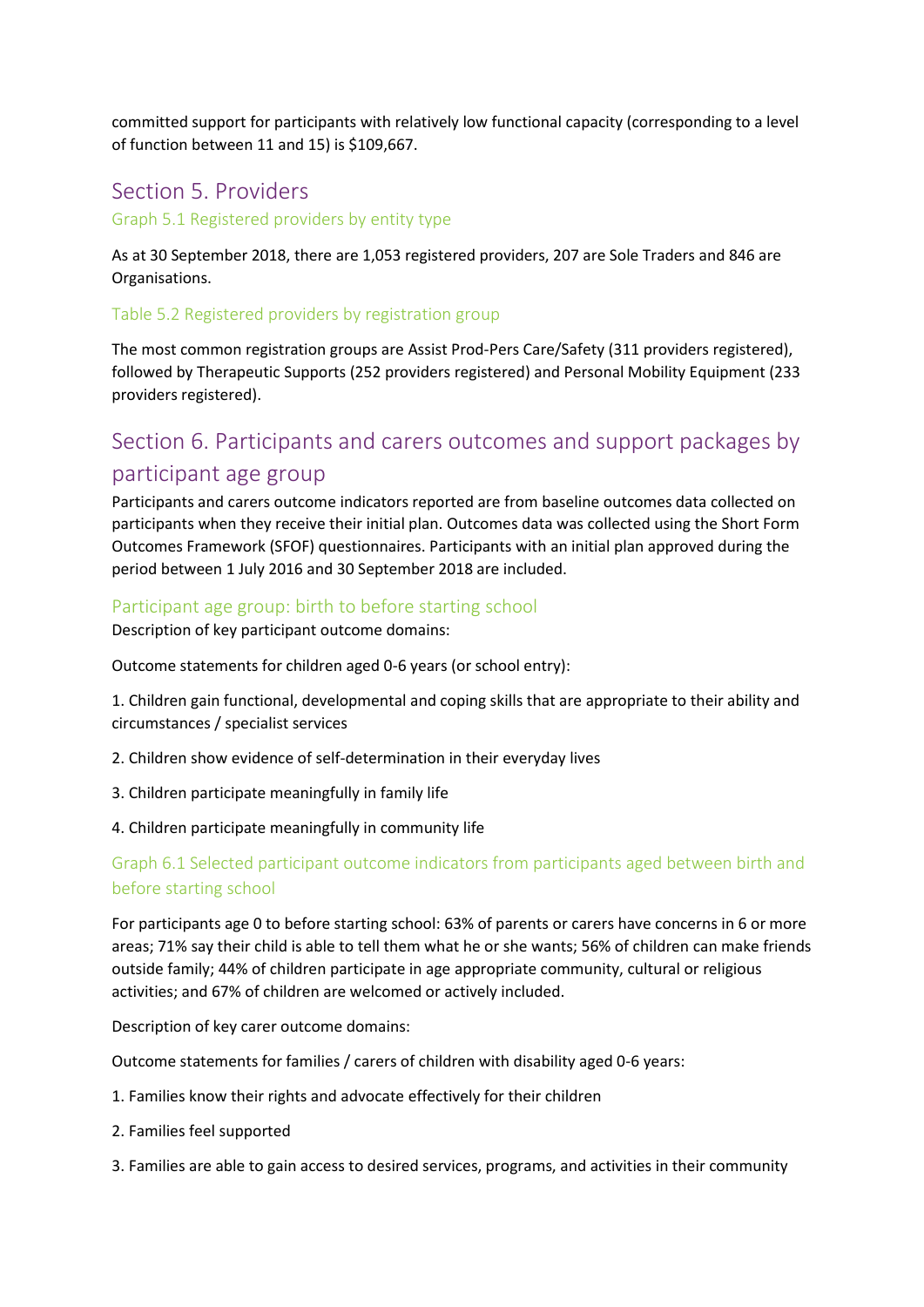#### 4. Families help their children develop and learn

#### 5. Families enjoy health and wellbeing

#### Graph 6.3 Selected carer outcome indicators from participants aged 0 to 14 years of age

For carers of participants starting school to 14: 16% receive Carer Payment; 42% receive Carer Allowance; 45% work in a paid job; 46% say they (and their partner) are able to work as much as they want; 81% are able to advocate for their child; 52% have friends and family they see as often as they like; 88% feel confident in supporting their child's development; and 77% rate their health as good, very good or excellent.

### Graph 6.5 Distribution of active participants with an approved plan by level of function for age 0 - 6 years

For the 0 to 6 years age group, 54% of participants have a relatively high level of function or low level of disability and 18% have a relatively low level of function or high level of disability.

### Graph 6.6 Distribution of active participants with an approved plan by primary disability for aged 0 - 6 years

41% of participants have Autism in the 0 to 6 years age group, while 23% have Global developmental delay and 20% have Developmental delay.

### Graph 6.7 Distribution of active participants with an approved plan by annualised committed support band for ages 0 - 6 years

The largest proportion of participants in the 0 to 6 years age group have annualised supports in the \$10,001-\$15,000 range (46% of participants in the age group), followed by \$15,001-\$20,000 (17% of participants in the age group) and \$5,001-\$10,000 (16% of participants in the age group).

### Graph 6.8 Total annualised committed support for active participants with an approved plan by support category for aged 0 - 6 years

Capacity Building - Daily Activities is the support category receiving the most committed supports (63% of the total annualised committed support for the age group), followed by Core - Daily Activities (17%) and Capital - Assistive Technology (11%).

#### Participant age group: starting school to age 14

Description of key participant outcome domains:

Outcome statements for children aged 7 (or school entry) to 14 years:

1. Children gain functional, developmental and coping skills that are appropriate to their ability and circumstances / specialist services

2. Children show evidence of self-determination in their everyday lives

3. Children participate meaningfully in family life

#### 4. Children participate meaningfully in community life

Graph 6.9 Selected participant outcome indicators from participants between starting school and aged 14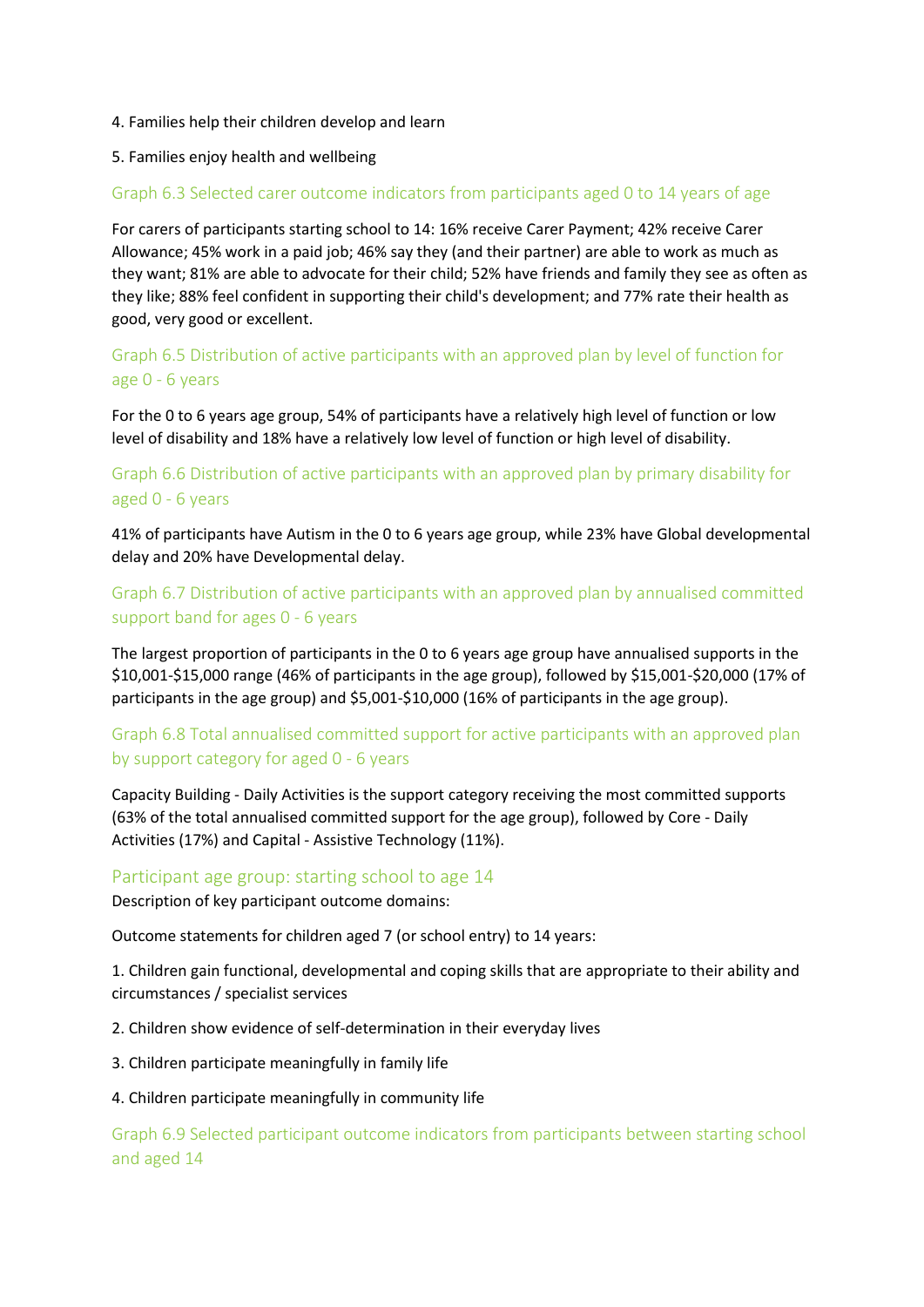For the 7 to 14 years age group: 32% of children are developing functional, learning and coping skills appropriate to their ability and circumstances; 53% are becoming more independent; 17% spend free time with friends without an adult present; 69% have a genuine say in decisions about themselves; 71% attend school in a mainstream class; 68% make friends with people outside the family; 43% spend time after school and on weekends with friends or in mainstream programs; and 78% are welcomed or actively included.

Description of key carer outcome domains:

Outcome statements for families / carers of children with disability aged 7 to 14 years:

- 1. Families know their rights and advocate effectively for their children
- 2. Families feel supported
- 3. Families are able to gain access to desired services, programs, and activities in their community
- 4. Families help their children develop and learn

5. Families enjoy health and wellbeing

### Graph 6.11 Selected carer outcome indicators from participants aged between birth and aged 14 years

16% receive Carer Payment; 42% receive Carer Allowance; 45% work in a paid job; 46% say they (and their partner) are able to work as much as they want; 81% are able to advocate for their child; 52% have friends and family they see as often as they like; 88% feel confident in supporting their child's development; and 77% rate their health as good, very good or excellent.

### Graph 6.13 Distribution of active participants with an approved plan by level of function for age 7 to 14 years

For the 7 to 14 years age group, 44% of participants have a relatively high level of function or low level of disability and 22% have a relatively low level of function or high level of disability.

### Graph 6.14 Distribution of active participants with an approved plan by primary disability for age 7 to 14 years

68% of participants have Autism in the 7 to 14 years age group, while 17% have Intellectual Disability and 6% have Cerebral Palsy.

# Graph 6.15 Distribution of active participants with an approved plan by annualised committed support band for age 7 to 14 years

The largest proportion of participants in the 7 to 14 years age group have annualised supports in the \$5,001-\$10,000 range (30% of the participants in the age group), followed by \$10,001-\$15,000 (28%) and \$15,001-\$20,000 (13%).

### Graph 6.16 Total annualised committed support for active participants with an approved plan by support category for age 7 to 14 years

Capacity Building - Daily Activities is the support category receiving the most committed supports (48% of the total annualised committed support for the age group), followed by Core - Daily Activities (20%) and Core - Social and Civic (10%).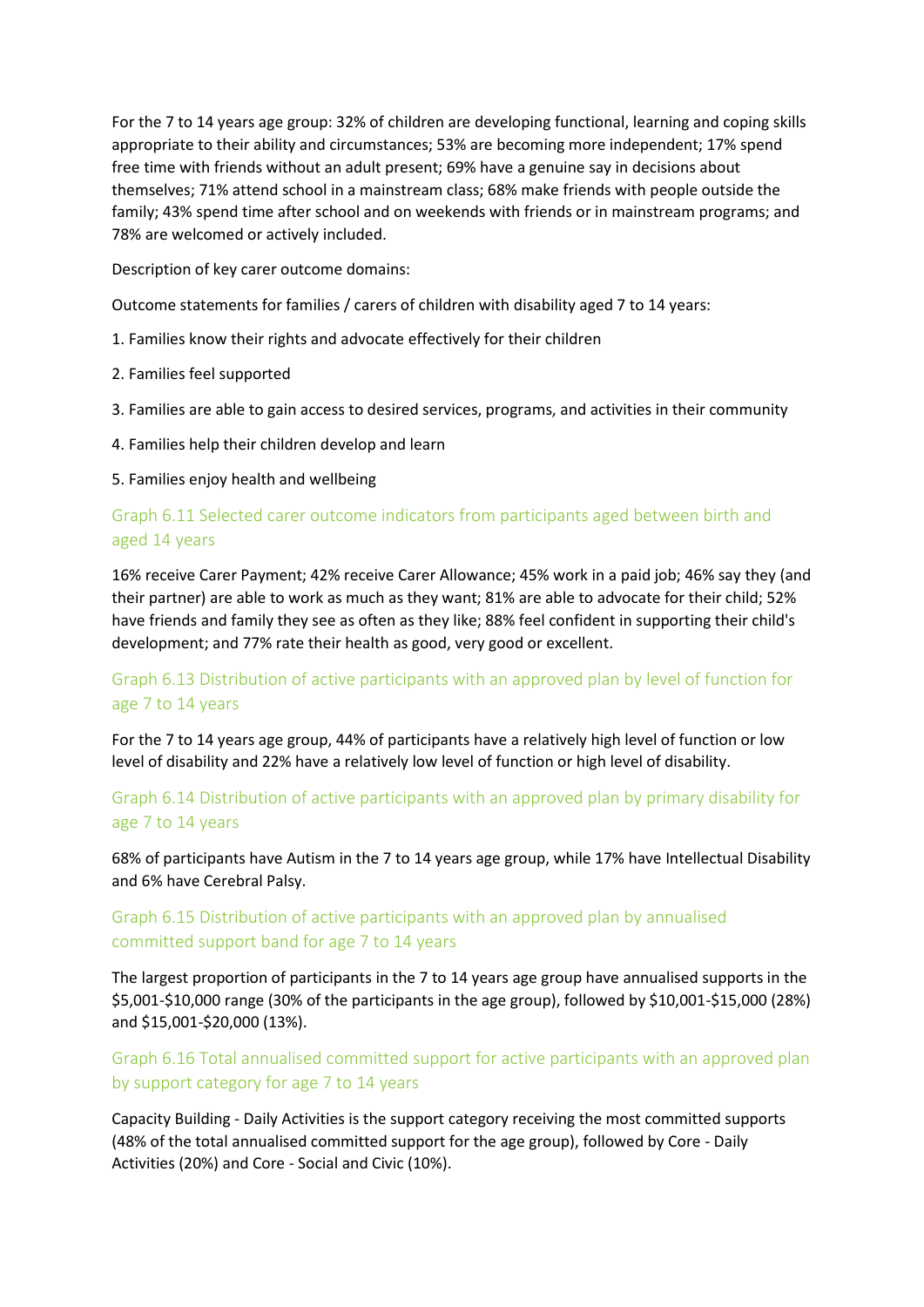#### Participant age group: age 15 to 24

Description of key participant outcome domains:

The adult framework consists of 8 participant domains:

- 1. Choice and control
- 2. Daily living activities
- 3. Relationships
- 4. Home
- 5. Health and wellbeing
- 6. Lifelong learning
- 7. Work
- 8. Social, community and civic participation

#### Graph 6.17 Selected outcome indicators from participants aged 15 to 24

For the 15 to 24 years age group: 50% are happy with the level of independence/control they have now; 49% choose what they do each day; 22% were given the opportunity to participate in a selfadvocacy group meeting; 74% want more choice and control in their life; 37% have no friends other than family or paid staff; 83% are happy with their home; 87% feel safe or very safe in their home; 71% rate their health as good, very good or excellent; 76% did not have any difficulties accessing health services; 41% currently attend or previously attended school in a mainstream class; 21% have a paid job; 17% volunteer; and 37% were actively involved in a community, cultural or religious group in the last year.

Description of key carer outcome domains:

Outcome statements for families / carers of participants aged 15 to 24 years:

- 1. Families know their rights and advocate effectively for their young person with disability
- 2. Families have the support they need to care
- 3. Families are able to gain access to desired services, programs, and activities in their community
- 4. Families help their young person become independent
- 5. Families enjoy health and wellbeing

#### Graph 6.19 Selected outcome indicators from carers of participants aged 15 to 24

15% receive Carer Payment; 36% receive Carer Allowance; 52% work in a paid job; 58% are able to work as much as they want; 79% are able to advocate for their family member; 60% have friends and family they see as often as they like; 49% know what their family can do to enable their family member with disability to become as independent as possible; and 71% rate their health as good, very good or excellent.

Graph 6.21 Distribution of active participants with an approved plan by level of function for age 15 to 24 years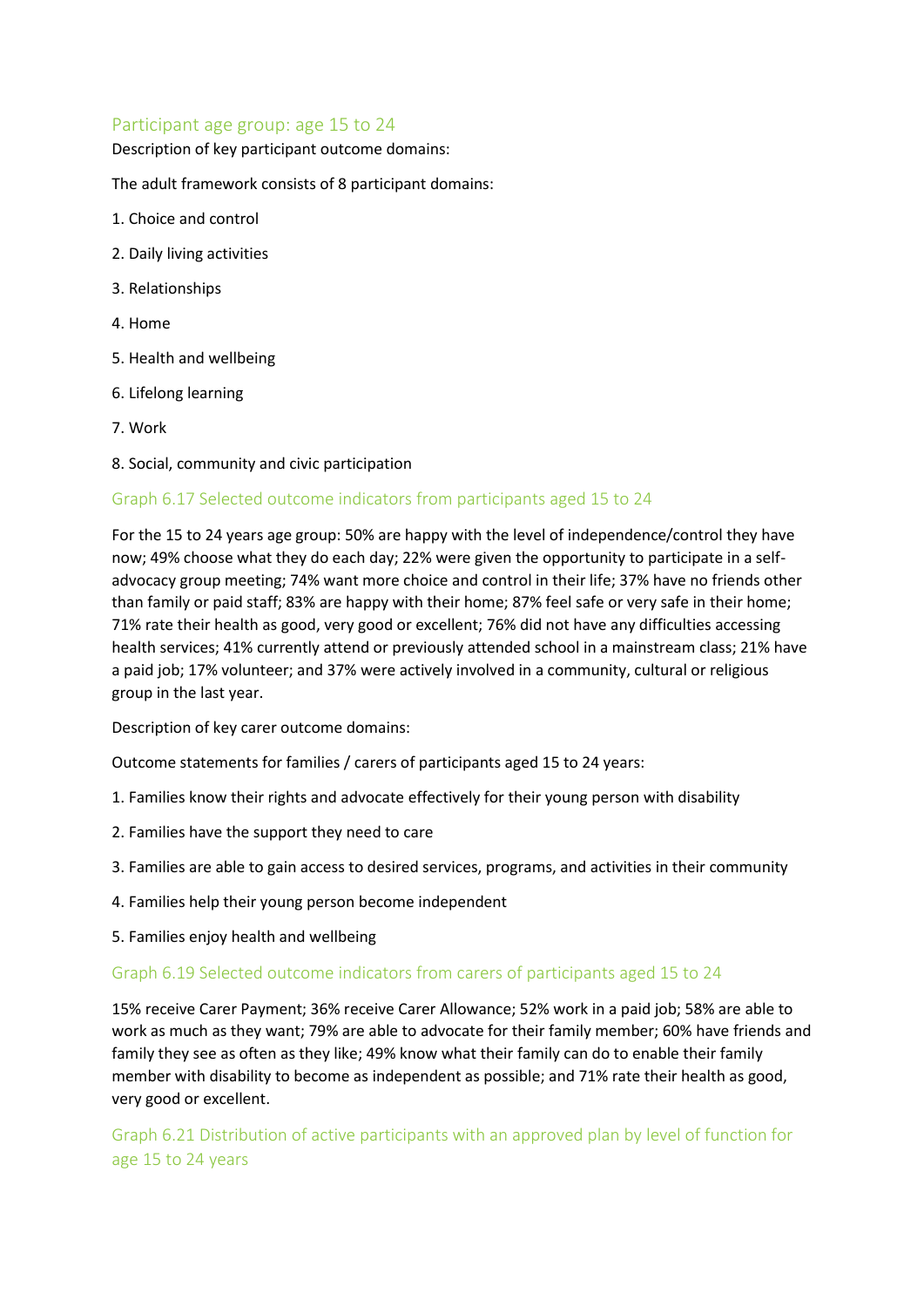For the 15 to 24 years age group, 23% of participants have a relatively high level of function or low level of disability and 26% have a relatively low level of function or high level of disability.

# Graph 6.22 Distribution of active participants with an approved plan by primary disability for age 15 to 24 years

58% of participants have Autism in the 15 to 24 years age group, while 34% have Intellectual Disability and 6% have Cerebral Palsy.

#### Graph 6.23 Distribution of active participants with an approved plan by annualised committed support band for age 15 to 24 years

The largest proportion of participants in the 15 to 24 years age group have annualised supports in the \$30,001-\$50,000 range (18% of the participants in the age group), followed by \$10,001-\$15,000 (13%) and \$15,001-\$20,000 (11%).

# Graph 6.24 Total annualised committed support for active participants with an approved plan by support category for age 15 to 24 years

Core - Daily Activities is the support category receiving the most committed supports (42%), followed by Core - Social and Civic (22%) and Capacity Building - Daily Activities (13%).

#### Participant age group: age 25 and plus

Description of key participant outcome domains

The adult framework consists of 8 participant domains:

- 1. Choice and control
- 2. Daily activities
- 3. Relationships
- 4. Home
- 5. Health and wellbeing
- 6. Lifelong learning
- 7. Work
- 8. Social, community and civic participation

#### Graph 6.25 Selected outcomes indicators from participants aged 25 and plus

For the 25 years and older age group: 69% choose what they do each day; 30% were given the opportunity to participate in a self-advocacy group meeting; 64% want more choice and control in their life; 28% have no friends other than family or paid staff; 77% are happy with their home; 75% feel safe or very safe in their home; 50% rate their health as good, very good or excellent; 79% did not have any difficulties accessing health services; 11% participate in education, training or skill development; of those receiving education, training or skill development, 65% receive it in mainstream settings; 31% were unable to do a course or training they wanted to do in the last 12 months; 24% have a paid job; 14% volunteer; and 43% were actively involved in a community, cultural or religious group in the last year.